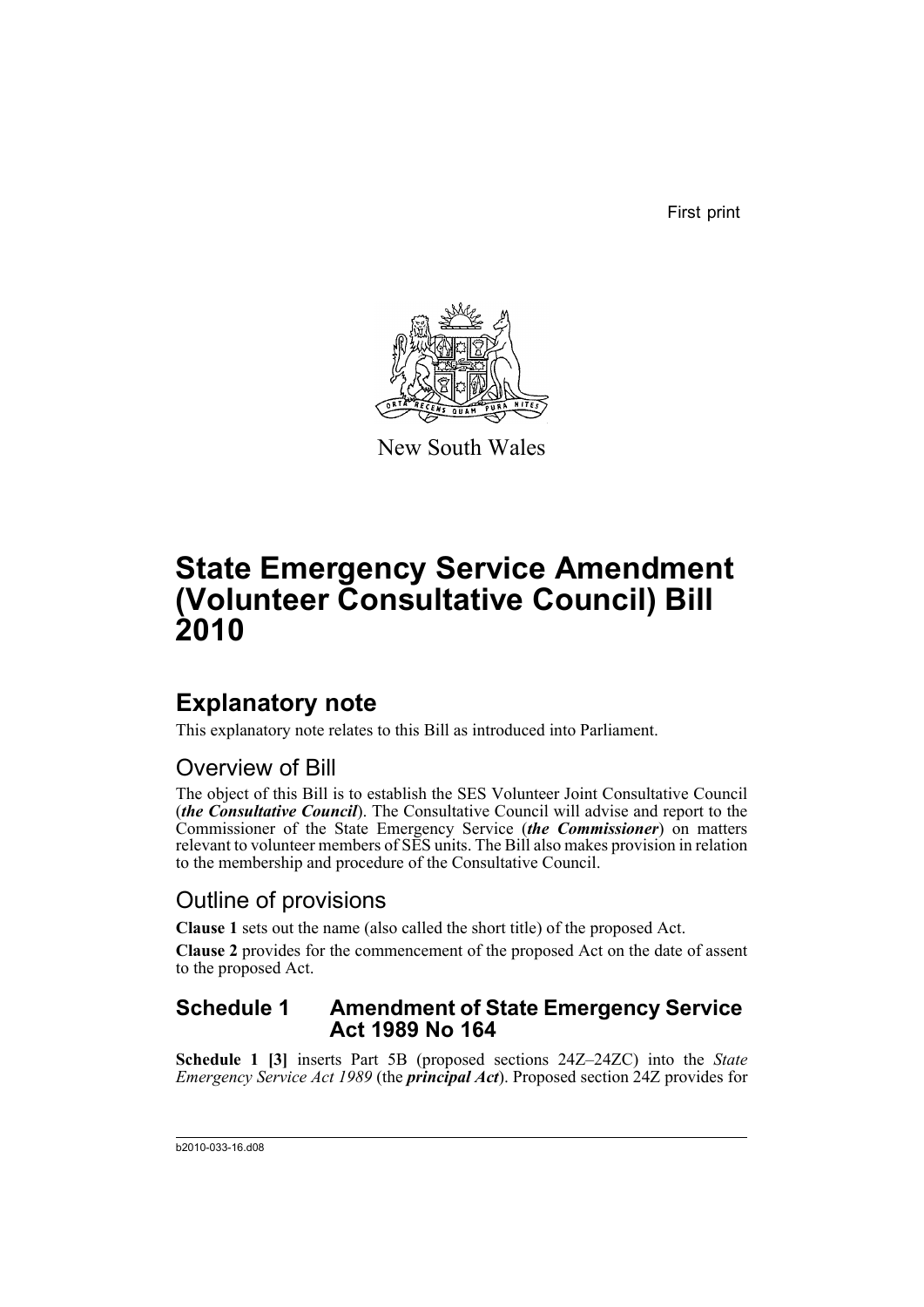Explanatory note

the establishment of the Consultative Council. Proposed section 24ZA provides for the Consultative Council to consist of 7 members, being the Commissioner, 3 staff members of the State Emergency Service appointed on the recommendation of the Commissioner, the President of the New South Wales State Emergency Service Volunteers Association Incorporated and 2 persons appointed on the recommendation of that Association (with one of those persons being a volunteer officer who is a deputy to a region controller or is a local controller or unit controller). Proposed section 24ZB provides that the Consultative Council has the function of advising and reporting to the Commissioner on any matter relevant to volunteer members of SES units. Proposed section 24ZC requires certain membership information to be included in the annual report of the State Emergency Service.

**Schedule 1 [7]** inserts Schedule 3 into the principal Act. Schedule 3 makes provision in relation to the terms of office of the members of the Consultative Council appointed by the Minister, remuneration of members, the appointment of deputies of members, vacancies in office, the Chair of the Consultative Council and other matters relating to the constitution of the Consultative Council. Schedule 3 also makes provision in relation to the procedure of the Consultative Council including matters such as requirements for a quorum, voting, subcommittees and the minutes of meetings.

**Schedule 1 [1]** inserts a definition of *Consultative Council* into the principal Act.

**Schedule 1 [2]** provides that *SES expenditure* includes recurrent expenditure incurred during the year in respect of the administrative costs of the Consultative Council. Part 5A of the principal Act requires the Minister to prepare an estimate of SES expenditure for each financial year, provides for the payment of SES contributions to meet SES expenditure and allows for payments to be made in respect of SES expenditure.

**Schedule 1 [4] and [5]** provide for protection from personal liability for members of the Consultative Council in relation to the exercise of the functions of the Consultative Council (provided that the matter or thing in question was done in good faith).

**Schedule 1 [6]** enables regulations of a savings or transitional nature to be made as a consequence of the enactment of the proposed Act.

## **Schedule 2 Amendment of Freedom of Information Regulation 2005**

**Schedule 2** makes an amendment to ensure that the Consultative Council is taken to be included in the State Emergency Service (rather than being treated as a separate entity) for the purposes of complying with the requirements contained in the *Freedom of Information Act 1989*.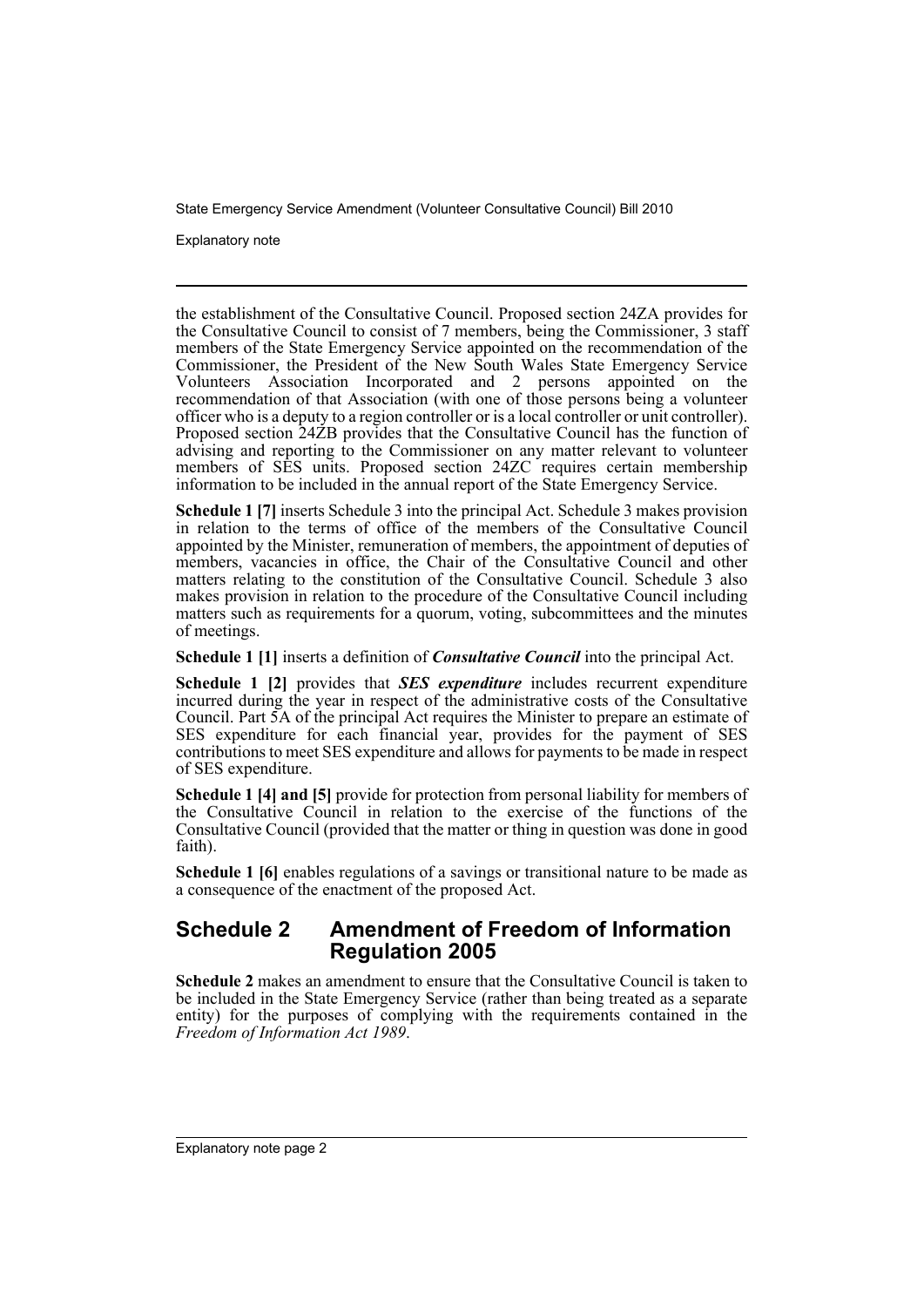First print



New South Wales

# **State Emergency Service Amendment (Volunteer Consultative Council) Bill 2010**

## **Contents**

|                                                     | Page                                                                               |
|-----------------------------------------------------|------------------------------------------------------------------------------------|
| Name of Act                                         |                                                                                    |
| Commencement                                        |                                                                                    |
|                                                     | 3                                                                                  |
| Amendment of Freedom of Information Regulation 2005 | 12 <sup>°</sup>                                                                    |
|                                                     | 2<br>Schedule 1 Amendment of State Emergency Service Act 1989 No 164<br>Schedule 2 |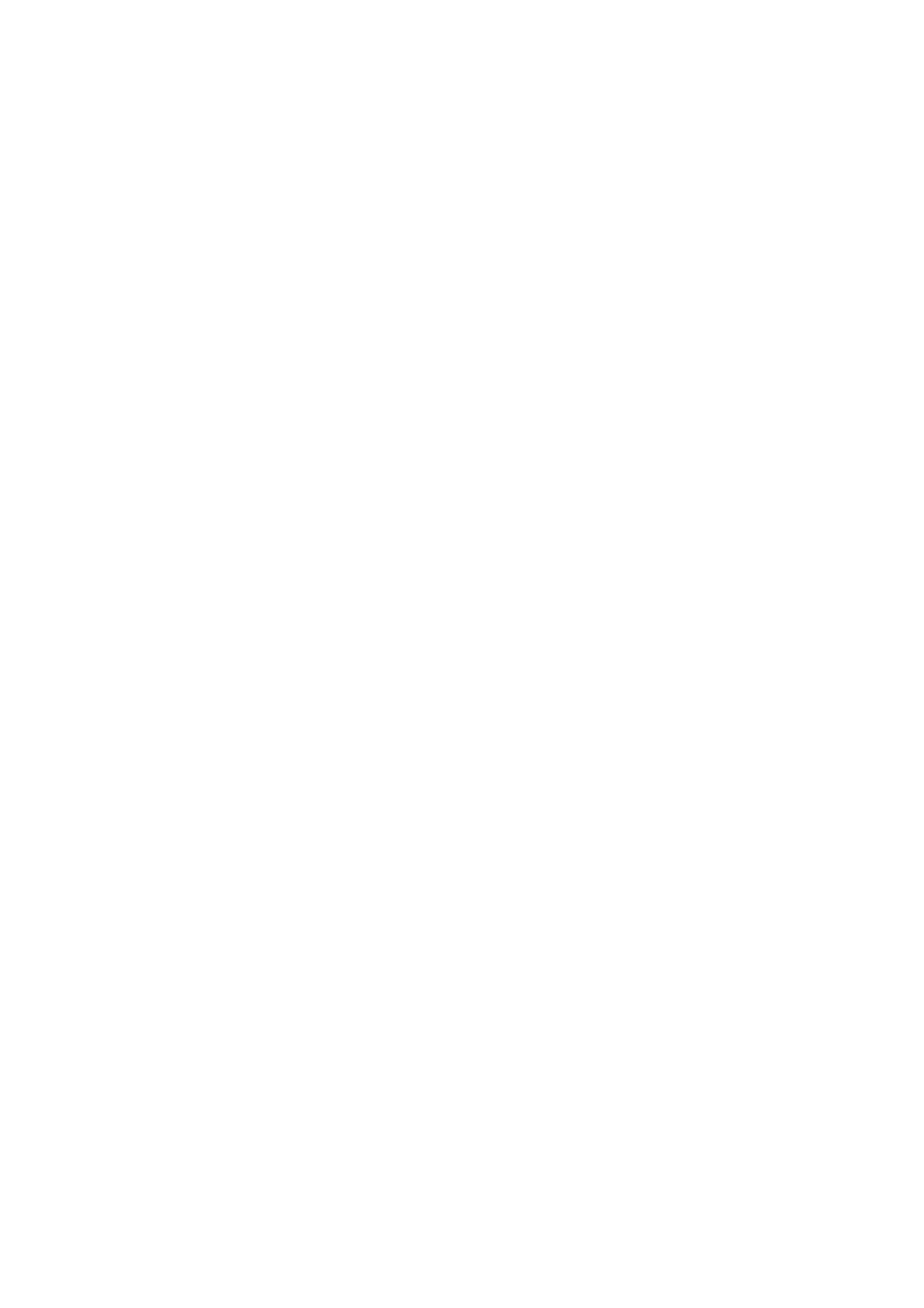

New South Wales

# **State Emergency Service Amendment (Volunteer Consultative Council) Bill 2010**

No , 2010

### **A Bill for**

An Act to amend the *State Emergency Service Act 1989* to establish the SES Volunteer Joint Consultative Council and make provision for its functions, membership and procedure.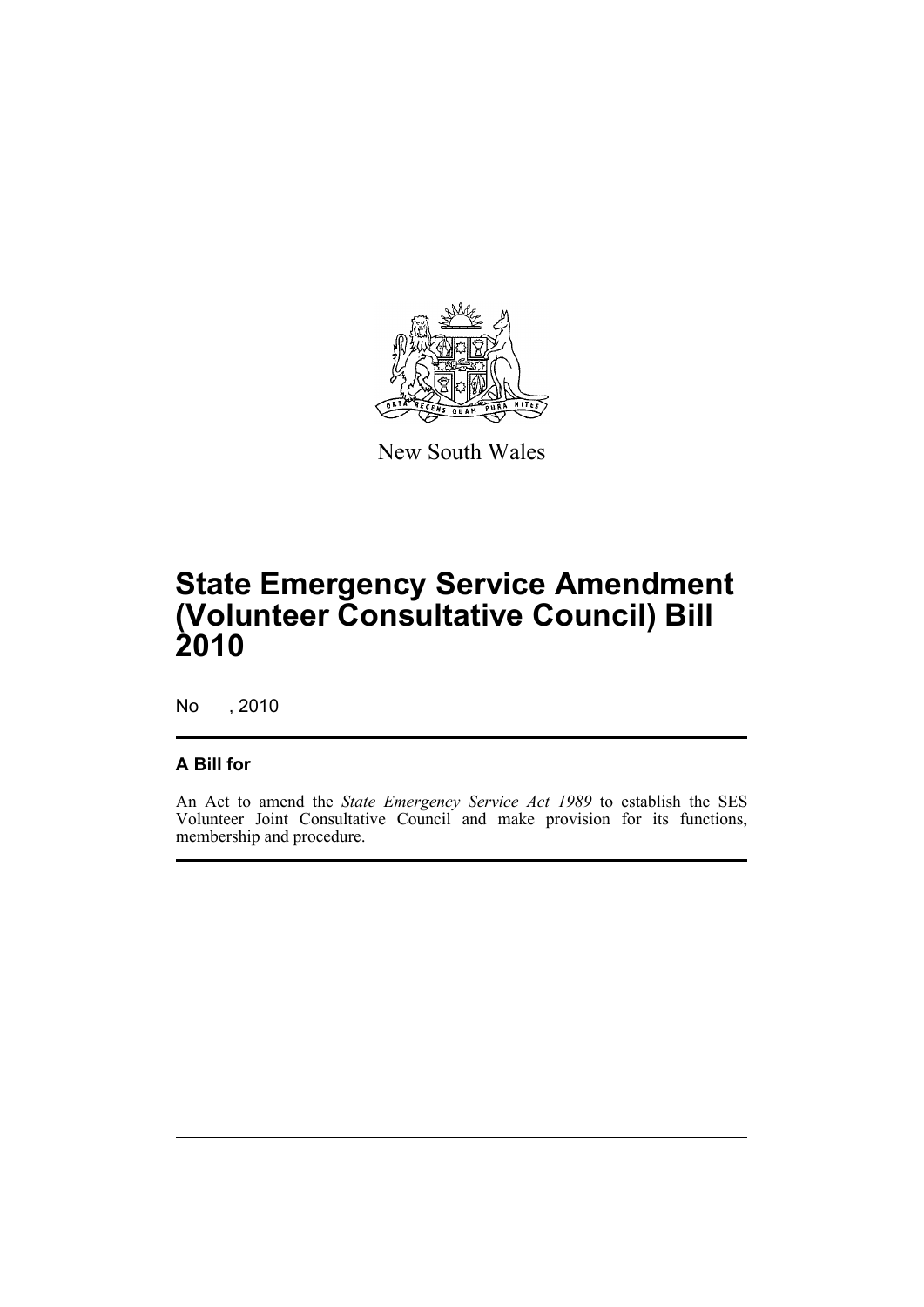<span id="page-5-1"></span><span id="page-5-0"></span>

|   | The Legislature of New South Wales enacts:                                                               |                     |
|---|----------------------------------------------------------------------------------------------------------|---------------------|
| 1 | Name of Act                                                                                              | $\overline{2}$      |
|   | This Act is the <i>State Emergency Service Amendment (Volunteer</i> )<br>Consultative Council) Act 2010. | 3<br>$\overline{4}$ |
|   | <b>Commencement</b>                                                                                      | 5                   |
|   | This Act commences on the date of assent to this Act.                                                    | 6                   |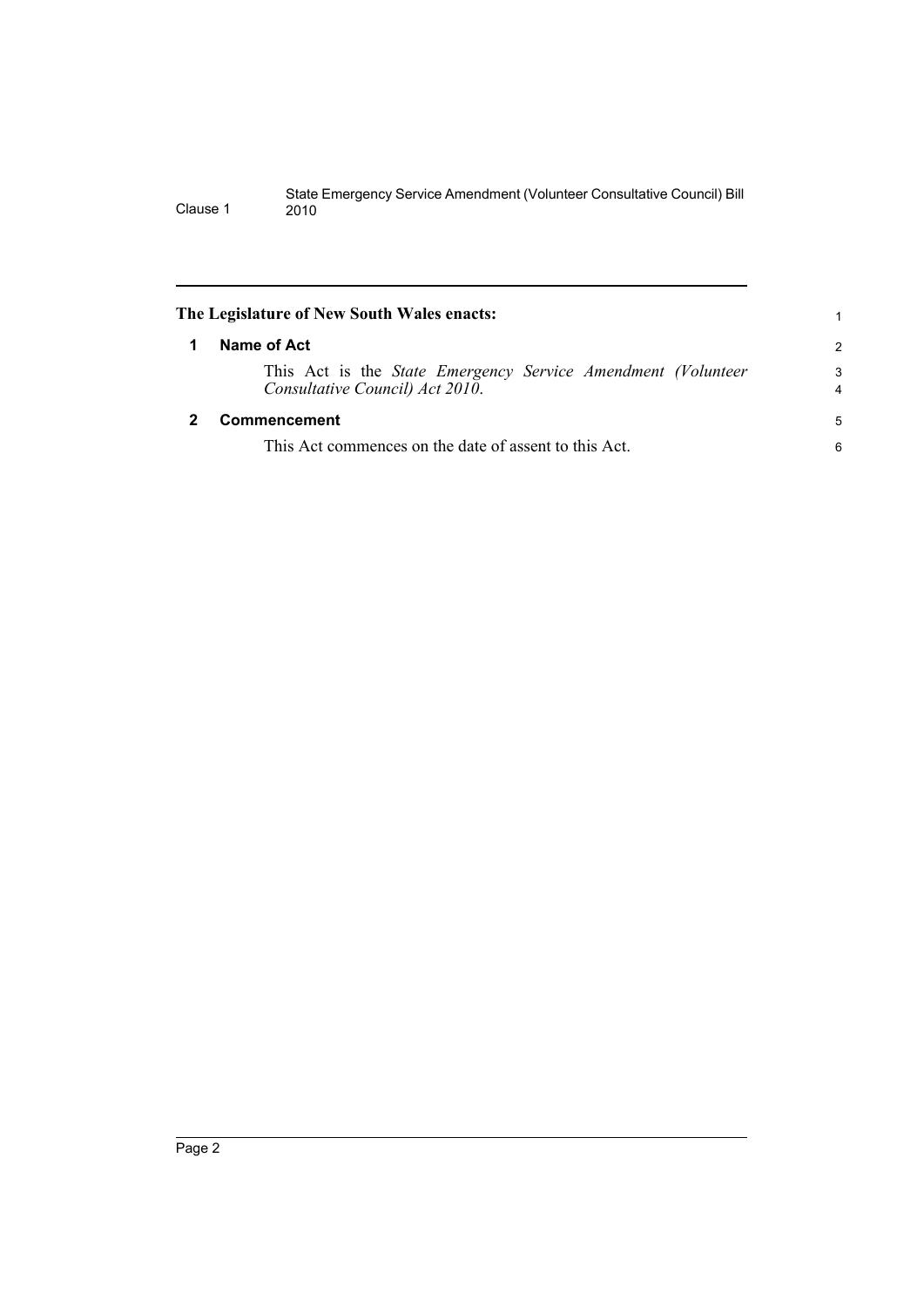Amendment of State Emergency Service Act 1989 No 164 Schedule 1

<span id="page-6-0"></span>

|     | <b>Schedule 1</b> |     |                                | <b>Amendment of State Emergency Service</b><br>Act 1989 No 164                                                                                                                                                                                                                             | $\mathbf{1}$<br>$\overline{2}$ |
|-----|-------------------|-----|--------------------------------|--------------------------------------------------------------------------------------------------------------------------------------------------------------------------------------------------------------------------------------------------------------------------------------------|--------------------------------|
| [1] |                   |     | <b>Section 3 Definitions</b>   |                                                                                                                                                                                                                                                                                            | 3                              |
|     |                   |     |                                | Insert in alphabetical order in section $3(1)$ :<br><b>Consultative Council</b><br>means the SES Volunteer<br>Joint<br>Consultative Council.                                                                                                                                               | 4<br>5<br>6                    |
| [2] |                   |     | <b>Section 24A Definitions</b> |                                                                                                                                                                                                                                                                                            | $\overline{7}$                 |
|     |                   |     |                                | Insert ", the Consultative Council" after "State Emergency Service" in<br>paragraph (c) of the definition of <b>SES</b> expenditure.                                                                                                                                                       | 8<br>9                         |
| [3] | Part 5B           |     |                                |                                                                                                                                                                                                                                                                                            | 10                             |
|     |                   |     | Insert after section 24Y:      |                                                                                                                                                                                                                                                                                            | 11                             |
|     |                   |     |                                | <b>Part 5B SES Volunteer Joint Consultative Council</b>                                                                                                                                                                                                                                    | 12                             |
|     | 24Z               |     |                                | <b>Establishment of SES Volunteer Joint Consultative Council</b>                                                                                                                                                                                                                           | 13                             |
|     |                   |     |                                | There is established by this Act an SES Volunteer Joint<br>Consultative Council.                                                                                                                                                                                                           | 14<br>15                       |
|     | 24ZA              |     |                                | Membership and procedure of Consultative Council                                                                                                                                                                                                                                           | 16                             |
|     |                   | (1) |                                | The Consultative Council is to consist of 7 members as follows:                                                                                                                                                                                                                            | 17                             |
|     |                   |     | (a)                            | the Commissioner, who is to be the Chair of the Council,                                                                                                                                                                                                                                   | 18                             |
|     |                   |     | (b)                            | 3 persons, who are to be members of staff of the State<br>Emergency Service, appointed by the Minister on the<br>recommendation of the Commissioner,                                                                                                                                       | 19<br>20<br>21                 |
|     |                   |     | (c)                            | the President of the New South Wales State Emergency<br>Service Volunteers Association Incorporated,                                                                                                                                                                                       | 22<br>23                       |
|     |                   |     | (d)                            | appointed by the Minister on<br>persons<br>the<br>recommendation of the New South Wales State<br>Emergency Service Volunteers Association Incorporated,<br>one of whom is to be a volunteer officer who is a deputy to<br>a region controller or is a local controller or unit controller. | 24<br>25<br>26<br>27<br>28     |
|     |                   | (2) |                                | Schedule 3 contains provisions relating to members and<br>procedure of the Consultative Council.                                                                                                                                                                                           | 29<br>30                       |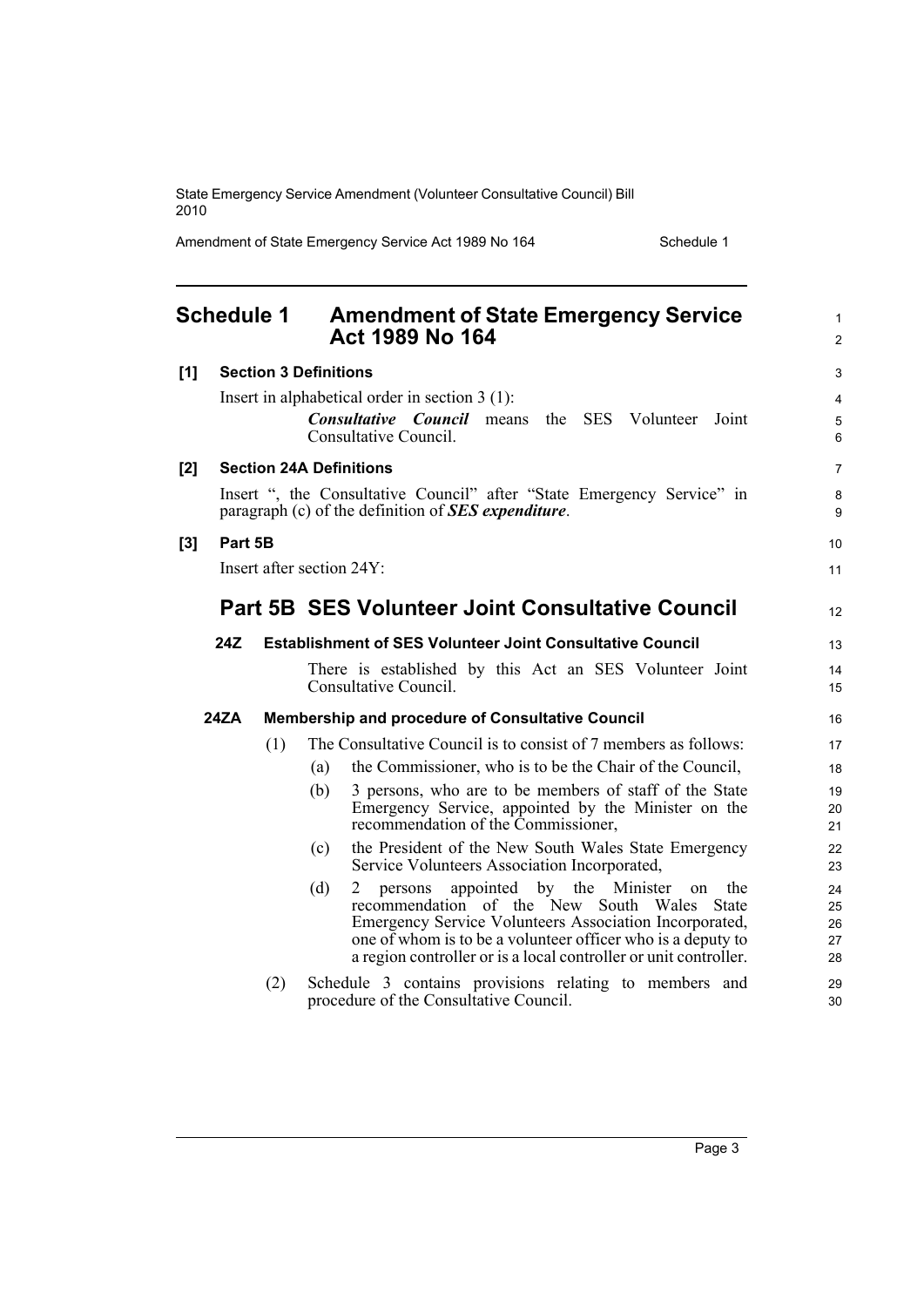| Schedule 1 | Amendment of State Emergency Service Act 1989 No 164 |
|------------|------------------------------------------------------|
|            |                                                      |

|     | 24ZB        |                       |     | <b>Functions of the Consultative Council</b>                                                                                                                        | $\mathbf{1}$                 |
|-----|-------------|-----------------------|-----|---------------------------------------------------------------------------------------------------------------------------------------------------------------------|------------------------------|
|     |             | (1)                   |     | The Consultative Council has the following functions:                                                                                                               | $\overline{2}$               |
|     |             |                       | (a) | to advise and report to the Commissioner on any matter<br>relevant to volunteer members of SES units,                                                               | 3<br>$\overline{\mathbf{4}}$ |
|     |             |                       | (b) | such other functions as may be conferred or imposed on it<br>by or under this or any other Act.                                                                     | 5<br>6                       |
|     |             | (2)                   |     | The Consultative Council may give advice and make reports<br>whether or not the advice or reports were requested.                                                   | $\overline{7}$<br>8          |
|     | <b>24ZC</b> |                       |     | <b>Reporting requirement</b>                                                                                                                                        | 9                            |
|     |             |                       |     | The following are to be included in the annual report of the State<br>Emergency Service under the Annual Reports (Departments)<br>Act 1985 for each financial year: | 10<br>11<br>12               |
|     |             |                       | (a) | the names of each member of the Consultative Council<br>holding office during the financial year,                                                                   | 13<br>14                     |
|     |             |                       | (b) | the period of the year during which the member held<br>office,                                                                                                      | 15<br>16                     |
|     |             |                       | (c) | a record of the attendance of those members at any meeting<br>of the Consultative Council held during the financial year.                                           | 17<br>18                     |
| [4] |             |                       |     | Section 25 Personal liability of members of Service and Consultative<br><b>Council and volunteers</b>                                                               | 19<br>20                     |
|     |             |                       |     | Insert at the end of section $25(1)(c)$ :                                                                                                                           | 21                           |
|     |             |                       |     | or                                                                                                                                                                  | 22                           |
|     |             |                       | (d) | a member of the Consultative Council,                                                                                                                               | 23                           |
| [5] |             | <b>Section 25 (1)</b> |     |                                                                                                                                                                     | 24                           |
|     | Service".   |                       |     | Insert "or the Consultative Council" after "assisting the State Emergency                                                                                           | 25<br>26                     |
| [6] |             |                       |     | Schedule 1 Savings, transitional and other provisions                                                                                                               | 27                           |
|     |             |                       |     | Insert at the end of clause $1(1)$ :                                                                                                                                | 28                           |
|     |             |                       |     | State Emergency Service Amendment (Volunteer Consultative<br>Council) Act 2010                                                                                      | 29<br>30                     |
|     |             |                       |     |                                                                                                                                                                     |                              |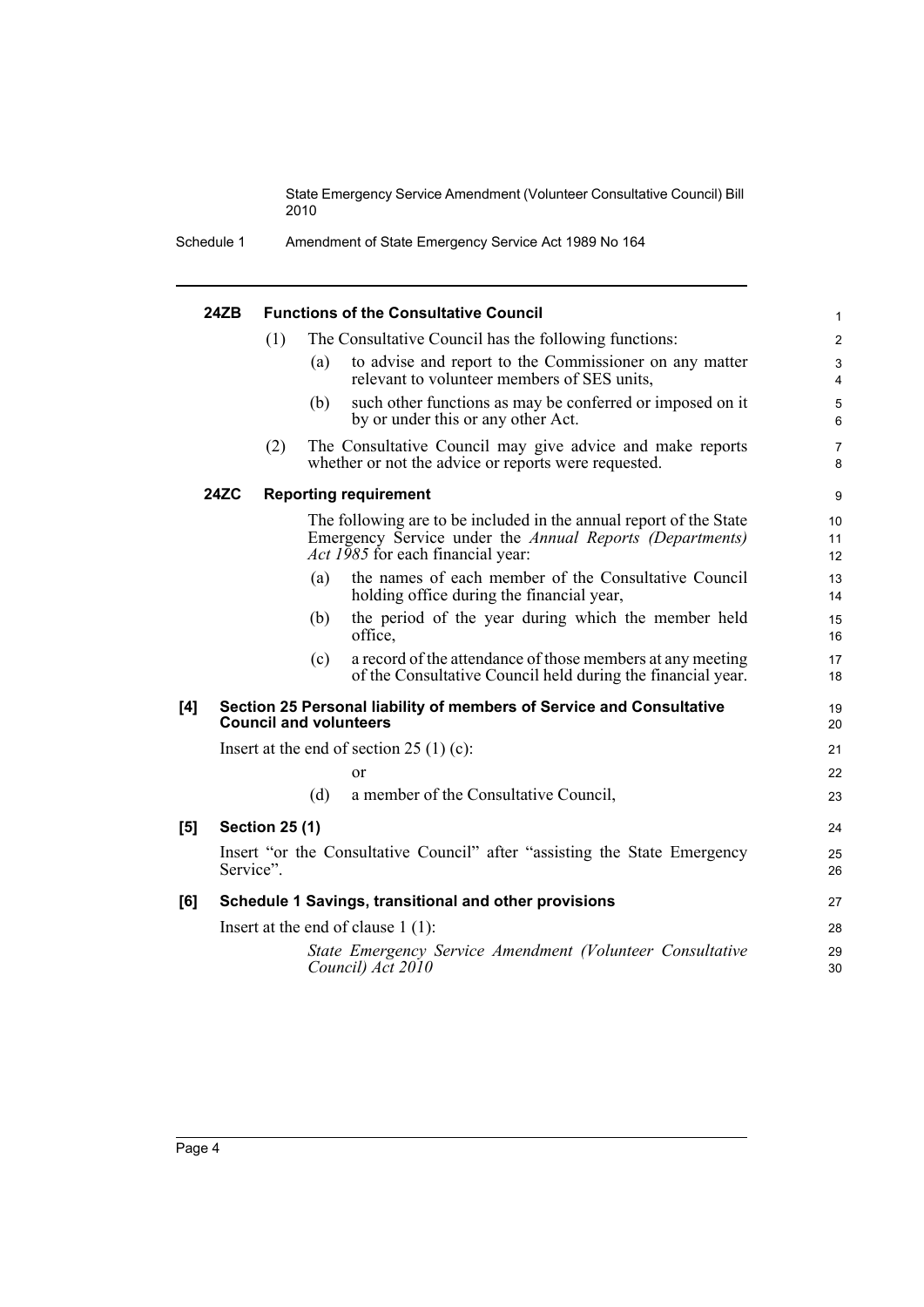Amendment of State Emergency Service Act 1989 No 164 Schedule 1

| $[7]$ | <b>Schedule 3</b><br>Insert after Schedule 2: |     |                     |                                                                                                                                                                                                                                                  | 1<br>$\overline{2}$  |
|-------|-----------------------------------------------|-----|---------------------|--------------------------------------------------------------------------------------------------------------------------------------------------------------------------------------------------------------------------------------------------|----------------------|
|       | <b>Schedule 3</b>                             |     |                     | <b>Constitution and procedure of</b><br><b>Consultative Council</b>                                                                                                                                                                              | 3<br>4               |
|       |                                               |     |                     | (Section 24ZA)                                                                                                                                                                                                                                   | 5                    |
|       | Part 1                                        |     | <b>General</b>      |                                                                                                                                                                                                                                                  | 6                    |
|       | 1                                             |     | <b>Definitions</b>  |                                                                                                                                                                                                                                                  | 7                    |
|       |                                               |     |                     | In this Schedule:                                                                                                                                                                                                                                | 8                    |
|       |                                               |     |                     | <i>appointed member</i> means a member of the Consultative Council<br>who is appointed by the Minister.                                                                                                                                          | 9<br>10              |
|       |                                               |     |                     | <b>Chair</b> means the Chair of the Consultative Council.                                                                                                                                                                                        | 11                   |
|       |                                               |     |                     | <i>member</i> means any member of the Consultative Council.                                                                                                                                                                                      | 12                   |
|       |                                               |     |                     | staff member means a member of the Consultative Council<br>appointed under section $24ZA(1)$ (b).                                                                                                                                                | 13<br>14             |
|       |                                               |     |                     | <i>volunteer member</i> means a member of the Consultative Council<br>specified in section 24ZA $(1)$ (c) or (d).                                                                                                                                | 15<br>16             |
|       | Part 2                                        |     |                     | <b>Constitution</b>                                                                                                                                                                                                                              | 17                   |
|       | $\mathbf{2}$                                  |     |                     | Terms of office of appointed members                                                                                                                                                                                                             | 18                   |
|       |                                               |     |                     | Subject to this Schedule, an appointed member holds office for<br>such period (not exceeding $\overline{5}$ years) as is specified in the<br>member's instrument of appointment, but is eligible (if otherwise<br>qualified) for re-appointment. | 19<br>20<br>21<br>22 |
|       | 3                                             |     | <b>Remuneration</b> |                                                                                                                                                                                                                                                  | 23                   |
|       |                                               | (1) |                     | The Chair is not entitled to be paid remuneration in respect of the<br>duties he or she performs as Chair.                                                                                                                                       | 24<br>25             |
|       |                                               | (2) |                     | A staff member is not entitled to be paid remuneration in respect<br>of the duties he or she performs as a member.                                                                                                                               | 26<br>27             |
|       |                                               | (3) |                     | A volunteer member is only entitled to be paid such travelling<br>and subsistence allowances as the Commissioner may from time<br>to time determine in respect of the member.                                                                    | 28<br>29<br>30       |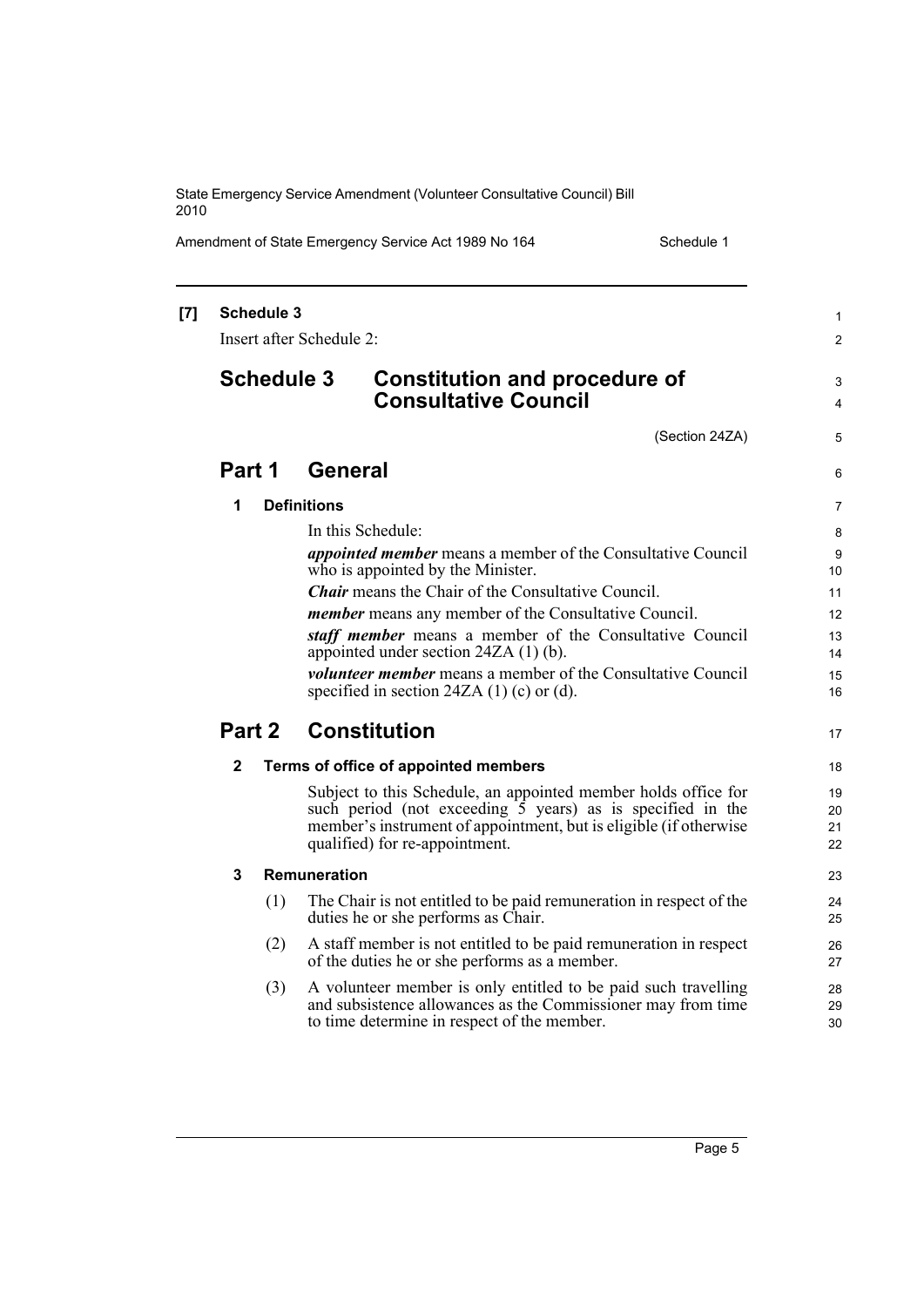Schedule 1 Amendment of State Emergency Service Act 1989 No 164

### **4 Deputies**

| 4 | <b>Deputies</b> |     |                                                                                                                                                                                                                                                                                               | $\mathbf{1}$                               |
|---|-----------------|-----|-----------------------------------------------------------------------------------------------------------------------------------------------------------------------------------------------------------------------------------------------------------------------------------------------|--------------------------------------------|
|   | (1)             |     | The Chair may, from time to time, appoint a person to be the<br>Chair's deputy, and may revoke any such appointment.                                                                                                                                                                          | $\overline{c}$<br>3                        |
|   | (2)             |     | The Chair may, from time to time, approve of a person to be the<br>deputy of a member (on the recommendation of that member)<br>and may appoint the approved person to be the deputy of the<br>member, and may revoke any such appointment.                                                   | $\overline{4}$<br>5<br>6<br>$\overline{7}$ |
|   | (3)             |     | In the absence of the Chair, the Deputy Chair may, if available,<br>act in the place of the Chair.                                                                                                                                                                                            | 8<br>9                                     |
|   | (4)             |     | In the absence of a member, the member's deputy may, if<br>available, act in the place of the member.                                                                                                                                                                                         | 10<br>11                                   |
|   | (5)             |     | While acting in the place of the Chair, the Deputy Chair has all<br>the functions of the Chair and is taken to be the Chair.                                                                                                                                                                  | 12<br>13                                   |
|   | (6)             |     | While acting in the place of a member, a person has all the<br>functions of the member and is taken to be a member.                                                                                                                                                                           | 14<br>15                                   |
|   | (7)             |     | For the purposes of this clause, a vacancy in the office of a<br>member is taken to be an absence of the member.                                                                                                                                                                              | 16<br>17                                   |
| 5 |                 |     | Vacancy in office of member                                                                                                                                                                                                                                                                   | 18                                         |
|   | (1)             |     | The office of a member becomes vacant if the member:                                                                                                                                                                                                                                          | 19                                         |
|   |                 | (a) | dies, or                                                                                                                                                                                                                                                                                      | 20                                         |
|   |                 | (b) | completes a term of office and is not re-appointed, or                                                                                                                                                                                                                                        | 21                                         |
|   |                 | (c) | resigns the office by instrument in writing addressed to the<br>Minister, or                                                                                                                                                                                                                  | 22<br>23                                   |
|   |                 | (d) | is removed from office by the Minister under this clause or<br>by the Governor under Chapter 5 of the Public Sector<br>Employment and Management Act 2002, or                                                                                                                                 | 24<br>25<br>26                             |
|   |                 | (e) | is absent from 3 consecutive meetings of the Consultative<br>Council of which reasonable notice has been given to the<br>member personally or by post, except on leave granted by<br>the Chair or unless the member is excused by the Chair for<br>having been absent from those meetings, or | 27<br>28<br>29<br>30<br>31                 |
|   |                 | (f) | becomes bankrupt, applies to take the benefit of any law<br>for the relief of bankrupt or insolvent debtors, compounds<br>with his or her creditors or makes an assignment of his or<br>her remuneration for their benefit, or                                                                | 32<br>33<br>34<br>35                       |
|   |                 | (g) | becomes a mentally incapacitated person, or                                                                                                                                                                                                                                                   | 36                                         |
|   |                 | (h) | is convicted in New South Wales of an offence that is<br>punishable by imprisonment for 12 months or more or is                                                                                                                                                                               | 37<br>38                                   |
|   |                 |     |                                                                                                                                                                                                                                                                                               |                                            |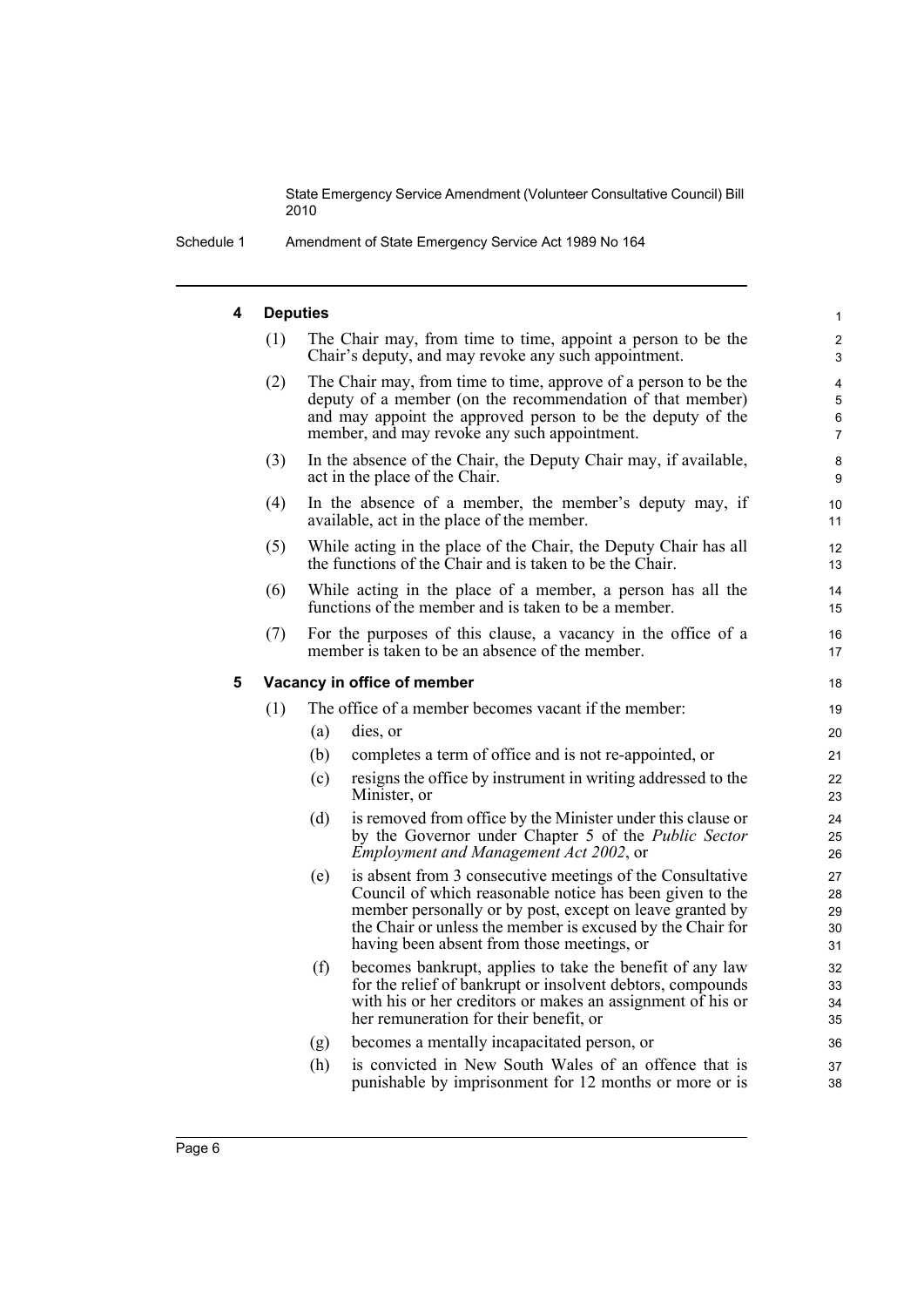Amendment of State Emergency Service Act 1989 No 164 Schedule 1

|   |     |     | convicted elsewhere than in New South Wales of an<br>offence that, if committed in New South Wales, would be<br>an offence so punishable.                                              | $\mathbf{1}$<br>$\overline{c}$<br>3 |
|---|-----|-----|----------------------------------------------------------------------------------------------------------------------------------------------------------------------------------------|-------------------------------------|
|   | (2) |     | The Chair vacates office as Chair if he or she:                                                                                                                                        | 4                                   |
|   |     | (a) | is removed from office by the Minister under this clause,<br>or                                                                                                                        | 5<br>6                              |
|   |     | (b) | ceases to be a member.                                                                                                                                                                 | $\overline{7}$                      |
|   | (3) |     | The President of the New South Wales State Emergency Service<br>Volunteers Association Incorporated vacates office as a member<br>if he or she:                                        | 8<br>9<br>10                        |
|   |     | (a) | is removed from office by the Minister under this clause,<br>$\alpha$ r                                                                                                                | 11<br>12                            |
|   |     | (b) | ceases to be a member.                                                                                                                                                                 | 13                                  |
|   | (4) |     | The Minister may at any time remove the Chair or any other<br>member from office.                                                                                                      | 14<br>15                            |
| 6 |     |     | Filling of vacancy in office of appointed member                                                                                                                                       | 16                                  |
|   |     |     | If the office of any appointed member becomes vacant, a person<br>is, subject to this Act, to be appointed to fill the vacancy.                                                        | 17<br>18                            |
|   |     |     |                                                                                                                                                                                        |                                     |
| 7 |     |     | <b>Disclosure of pecuniary interests</b>                                                                                                                                               | 19                                  |
|   | (1) | If: |                                                                                                                                                                                        | 20                                  |
|   |     | (a) | a member has a direct or indirect pecuniary interest in a<br>matter being considered or about to be considered at a<br>meeting of the Consultative Council, and                        | 21<br>22<br>23                      |
|   |     | (b) | the interest appears to raise a conflict with the proper<br>performance of the member's duties in relation to the<br>consideration of the matter,                                      | 24<br>25<br>26                      |
|   |     |     | the member must, as soon as possible after the relevant facts have<br>come to the member's knowledge, disclose the nature of the<br>interest at a meeting of the Consultative Council. | 27<br>28<br>29                      |
|   | (2) |     | A disclosure by a member at a meeting of the Consultative<br>Council that the member:                                                                                                  | 30<br>31                            |
|   |     | (a) | is a member, or is in the employment, of a specified<br>company or other body, or                                                                                                      | 32<br>33                            |
|   |     | (b) | is a partner, or is in the employment, of a specified person,<br>or                                                                                                                    | 34<br>35                            |

Page 7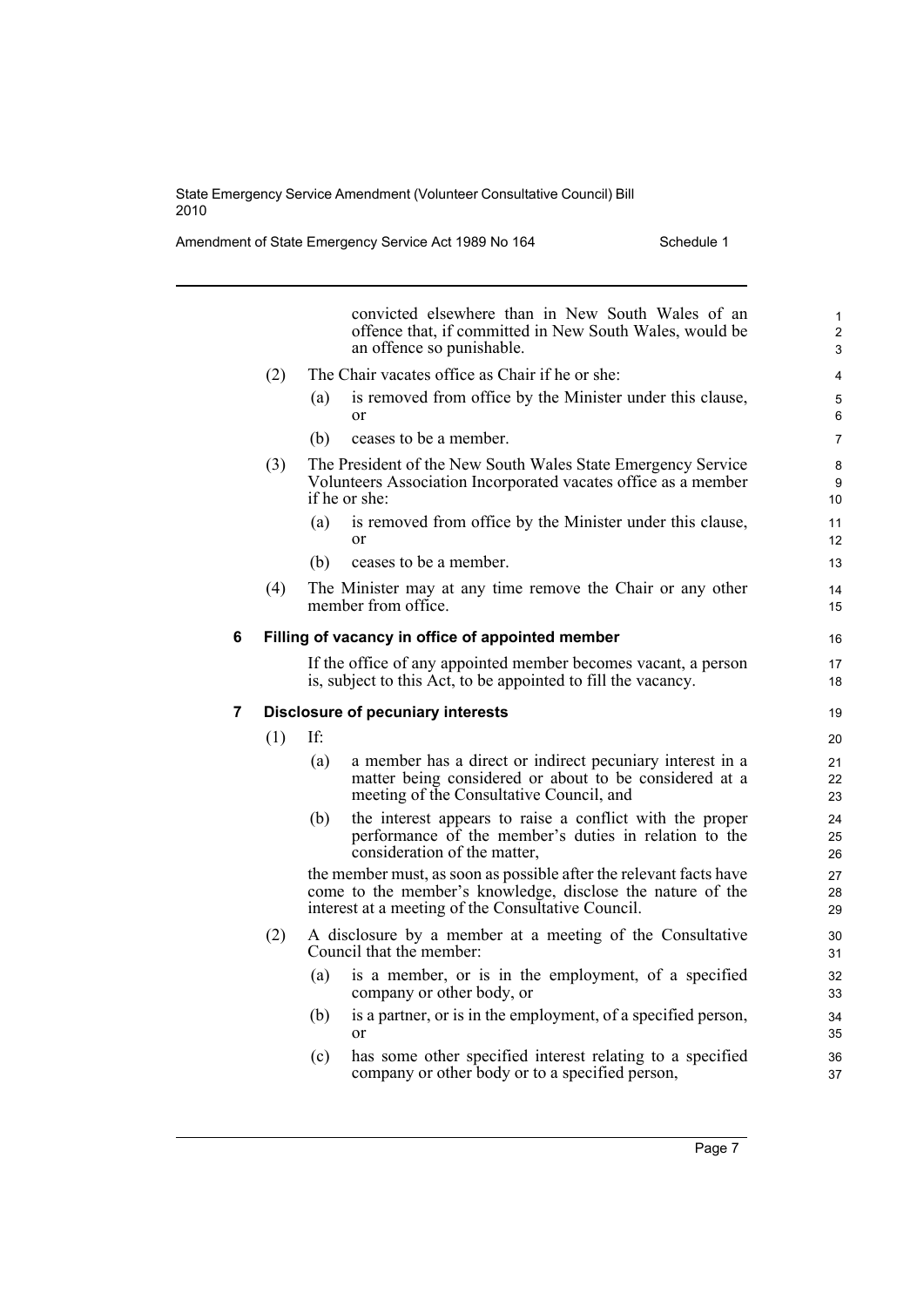Schedule 1 Amendment of State Emergency Service Act 1989 No 164

is a sufficient disclosure of the nature of the interest in any matter relating to that company or other body or to that person which may arise after the date of the disclosure and which is required to be disclosed under subclause (1).

- (3) Particulars of any disclosure made under this clause must be recorded by the Consultative Council in a book kept for the purpose and that book must be open at all reasonable hours for inspection by any person on payment of the fee determined by the Consultative Council.
- (4) After a member has disclosed the nature of an interest in any matter, the member must not, unless the Minister or the Consultative Council otherwise determines:
	- (a) be present during any deliberation of the Consultative Council with respect to the matter, or
	- (b) take part in any decision of the Consultative Council with respect to the matter.
- (5) For the purposes of the making of a determination by the Consultative Council under subclause (4), a member who has a direct or indirect pecuniary interest in a matter to which the disclosure relates must not:
	- (a) be present during any deliberation of the Consultative Council for the purpose of making the determination, or
	- (b) take part in the making by the Consultative Council of the determination.
- (6) A contravention of this clause does not invalidate any decision of the Consultative Council.

#### **8 Effect of certain other Acts**

- (1) Chapter 2 of the *Public Sector Employment and Management Act 2002* does not apply to or in respect of the appointment of a member.
- (2) If by or under any Act provision is made:
	- (a) requiring a person who is the holder of a specified office to devote the whole of his or her time to the duties of that office, or
	- (b) prohibiting the person from engaging in employment outside the duties of that office,

the provision does not operate to disqualify the person from holding that office and also the office of a member or from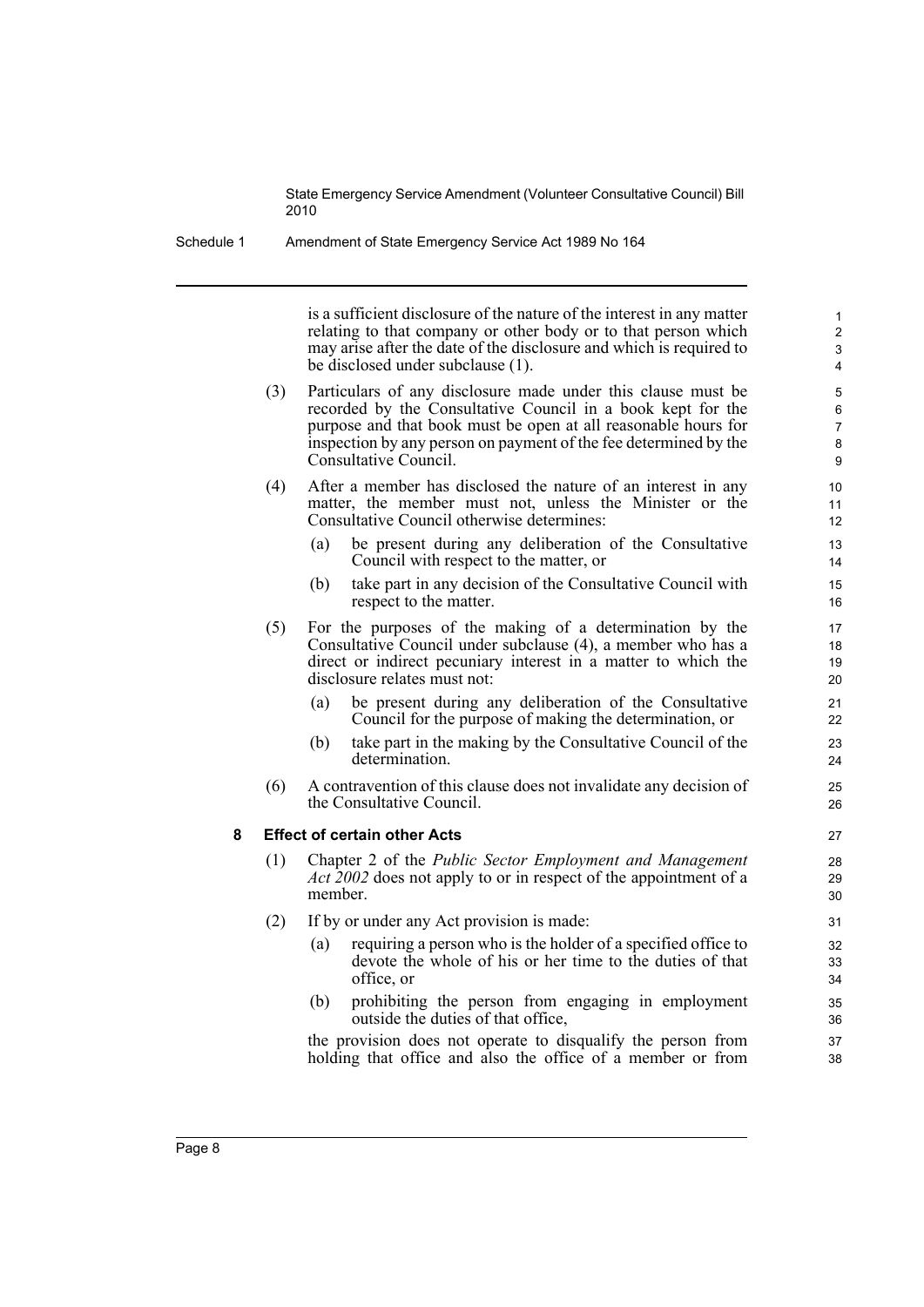Amendment of State Emergency Service Act 1989 No 164 Schedule 1

accepting and retaining any remuneration payable to the person under this Act as a member. (3) The office of a member is not, for the purposes of any Act, an office or place of profit under the Crown. **Part 3 Procedure 9 General procedure** The procedure for the calling of meetings of the Consultative Council and for the conduct of business at those meetings is, subject to this Act and the regulations, to be as determined by the Chair. **10 Validity of certain acts or proceedings** Any act or proceeding of the Consultative Council is, even though at the time when the act or proceeding was done, taken or commenced there was: (a) a vacancy in the office of a member of the Consultative Council, or (b) any defect in the appointment, or any disqualification of a member of the Consultative Council, as valid as if the vacancy, defect or disqualification did not exist and the Consultative Council was fully and properly constituted. **11 Quorum** The quorum for a meeting of the Consultative Council is 2 staff members, 2 volunteer members and the Chair. **12 Chair to be presiding member** (1) The Chair is to preside at a meeting of the Consultative Council. (2) The Chair has a deliberative vote and, in the event of an equality of votes, has a second or casting vote. **13 Voting** A decision supported by a majority of the votes cast at a meeting of the Consultative Council at which a quorum is present is the decision of the Consultative Council. 1 2 3 4 5 6 7 8 9 10 11 12 13 14 15 16 17 18 19 20 21  $22$ 23 24 25 26 27 28 29 30 31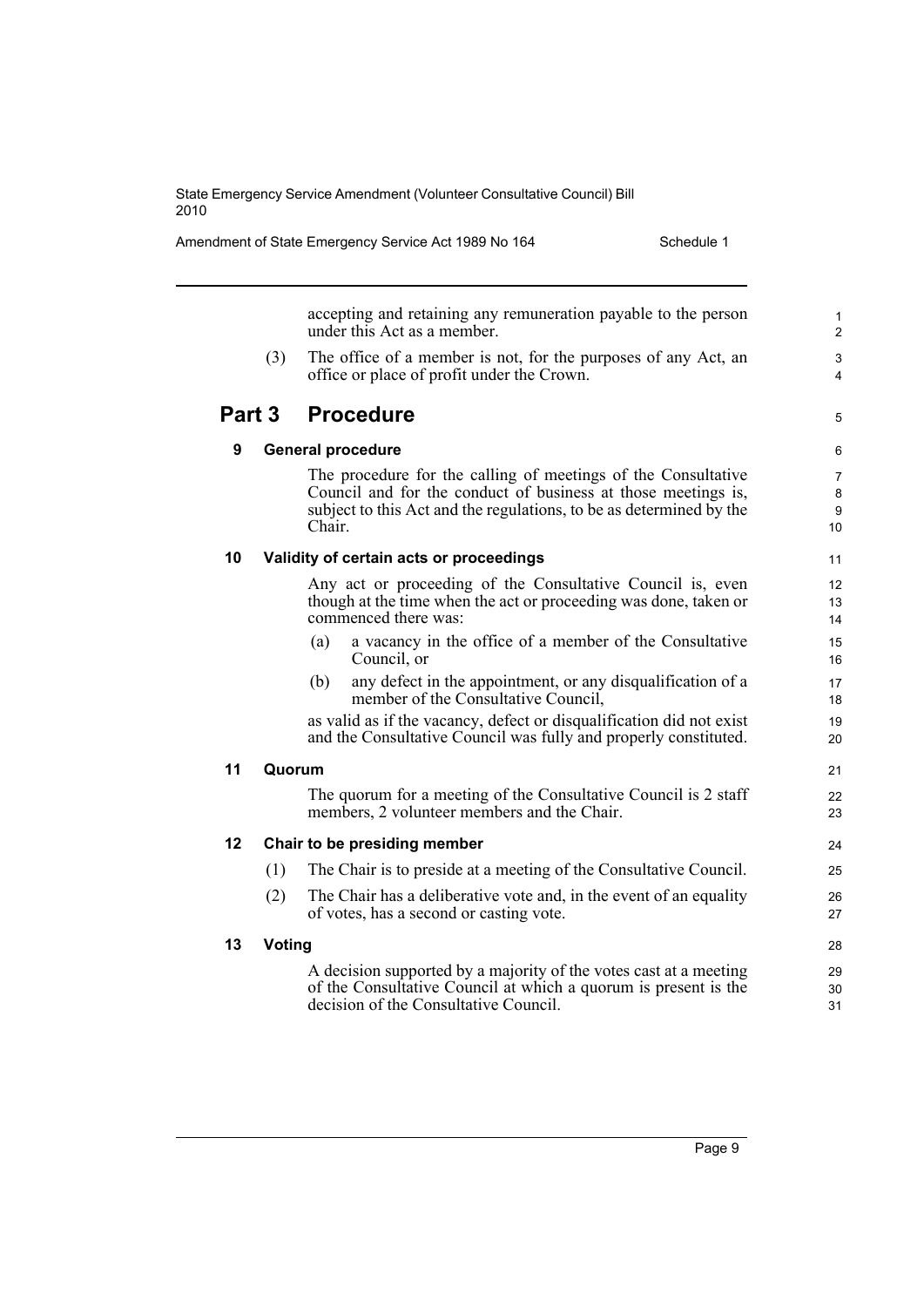Schedule 1 Amendment of State Emergency Service Act 1989 No 164

#### **14 Subcommittees**

| The Consultative Council may, with the approval of the Chair,<br>establish subcommittees to assist the Consultative Council in the<br>exercise of its functions. |  |
|------------------------------------------------------------------------------------------------------------------------------------------------------------------|--|
| The members of a subcommittee are to be enpointed by the                                                                                                         |  |

- (2) The members of a subcommittee are to be appointed by the Consultative Council and may consist of any of the following:
	- (a) staff of the State Emergency Service,
	- (b) volunteer officers and volunteer members of SES units.
- (3) The procedures for calling meetings of a subcommittee and for the conduct of those meetings are to be determined by the Consultative Council or (subject to any determination by the Consultative Council) by the subcommittee.
- (4) The Consultative Council may delegate to a subcommittee any of the functions of the Consultative Council, other than this power of delegation.

#### **15 Transaction of business outside meetings or by telephone**

- (1) The Consultative Council may, if the Chair and the President of the New South Wales State Emergency Service Volunteers Association Incorporated both think fit, transact any of its business by the circulation of papers among all the members of the Council for the time being, and a resolution in writing approved in writing by a majority of those members is taken to be a decision of the Consultative Council.
- (2) The Consultative Council may, if the Chair and the President of the New South Wales State Emergency Service Volunteers Association Incorporated both think fit, transact any of its business at a meeting at which members (or some members) participate by telephone, closed-circuit television or other means, but only if any member who speaks on a matter before the meeting can be heard by the other members.
- (3) For the purposes of:
	- (a) the approval of a resolution under subclause (1), or
	- (b) a meeting held in accordance with subclause (2),
	- the Chair and each member have the same voting rights as they have at an ordinary meeting of the Consultative Council.
- (4) A resolution approved under subclause (1) is, subject to the regulations, to be recorded in the minutes of the meetings of the Consultative Council.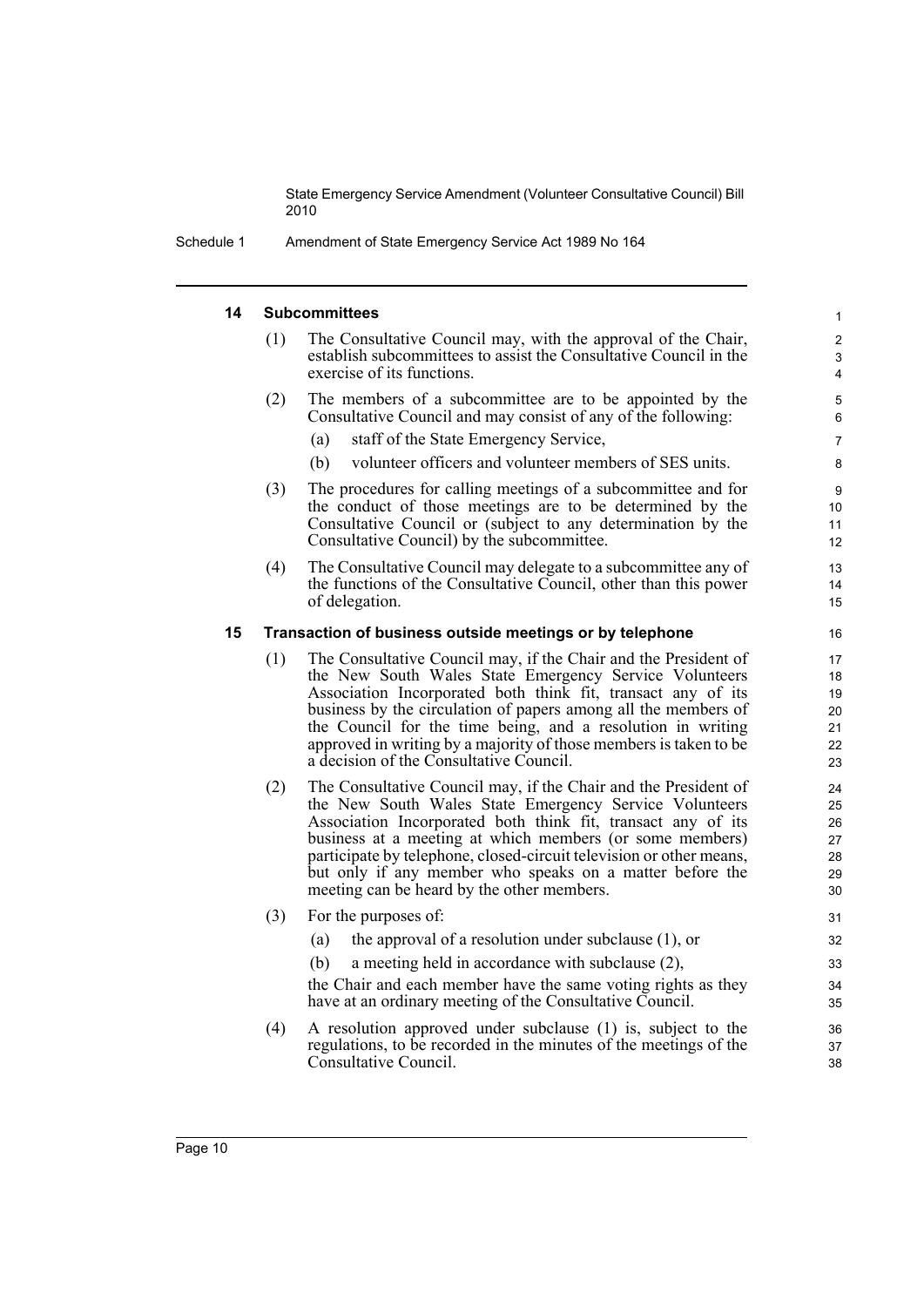Amendment of State Emergency Service Act 1989 No 164 Schedule 1

|    | (5)            | Papers may be circulated among the members for the purposes of<br>subclause (1) by facsimile or other transmission of the<br>information in the papers concerned.         | 1.<br>2<br>3 |
|----|----------------|---------------------------------------------------------------------------------------------------------------------------------------------------------------------------|--------------|
| 16 | <b>Minutes</b> |                                                                                                                                                                           | 4            |
|    | (1)            | The Consultative Council is to keep full and accurate minutes of<br>its proceedings at meetings.                                                                          | 5<br>6       |
|    | (2)            | The Consultative Council is to submit a copy of the minutes of a<br>meeting of the Council to the Minister within 14 days after the<br>date on which the meeting is held. | 7<br>8<br>9  |
| 17 |                | <b>First meeting</b>                                                                                                                                                      | 10           |
|    |                | The Minister may call the first meeting of the Consultative<br>Council in such manner as the Minister thinks fit.                                                         | 11<br>12     |

Page 11